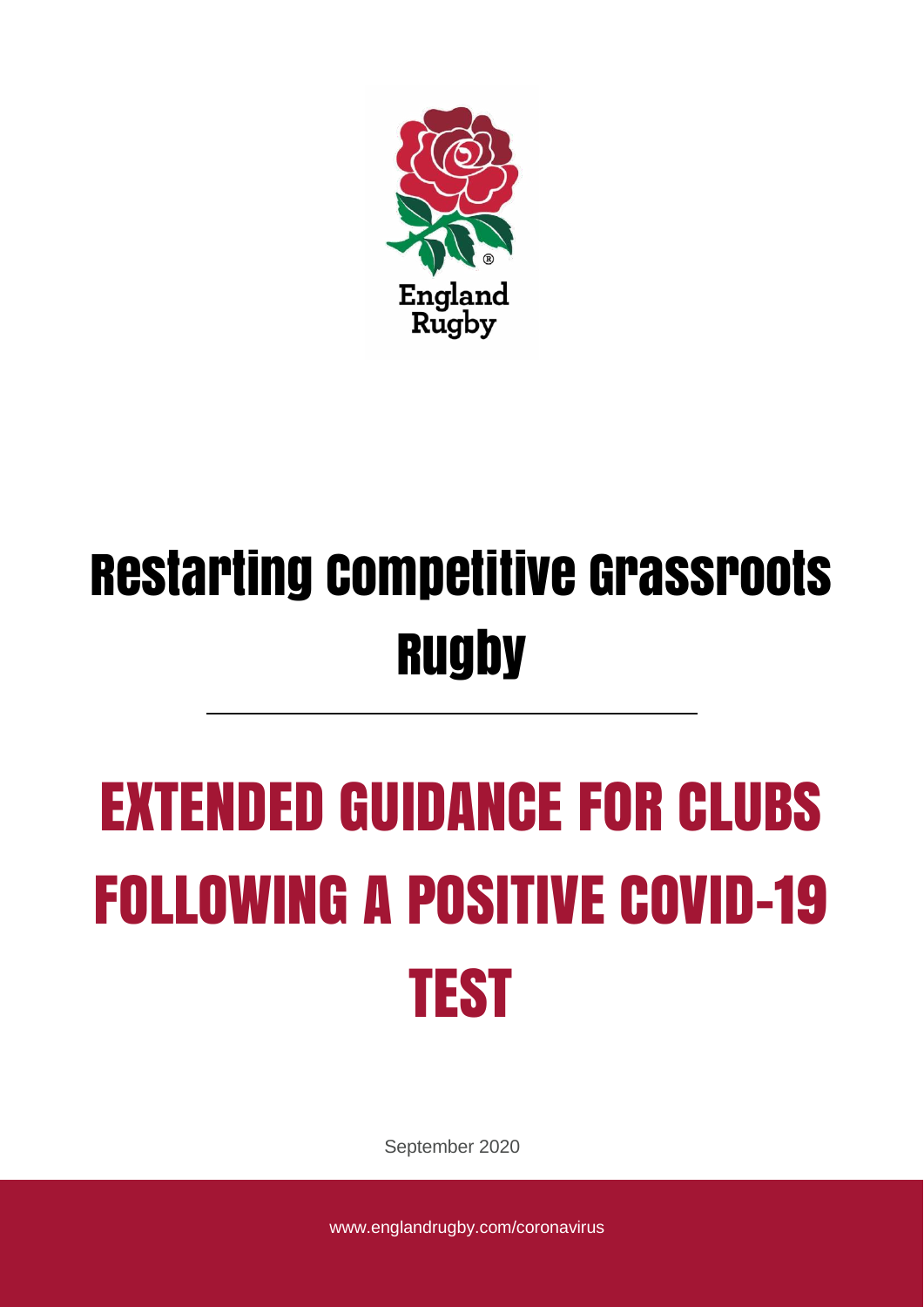## Guidance for Clubs following a Positive COVID-19 Test



*\* Close contact for players is defined by the Team Sport Risk Exposure Framework. Close contact for all other individuals (non-training/playing) is defined by the government guidelines.*

Following a positive test please visit the page for **[RFU Coronavirus Hub](https://www.englandrugby.com/participation/running-your-club/coronavirus)** to:

- report this case to the RFU via the online Coronavirus reporting form
- find guidance for clubs/players on returning to activity after having COVID-19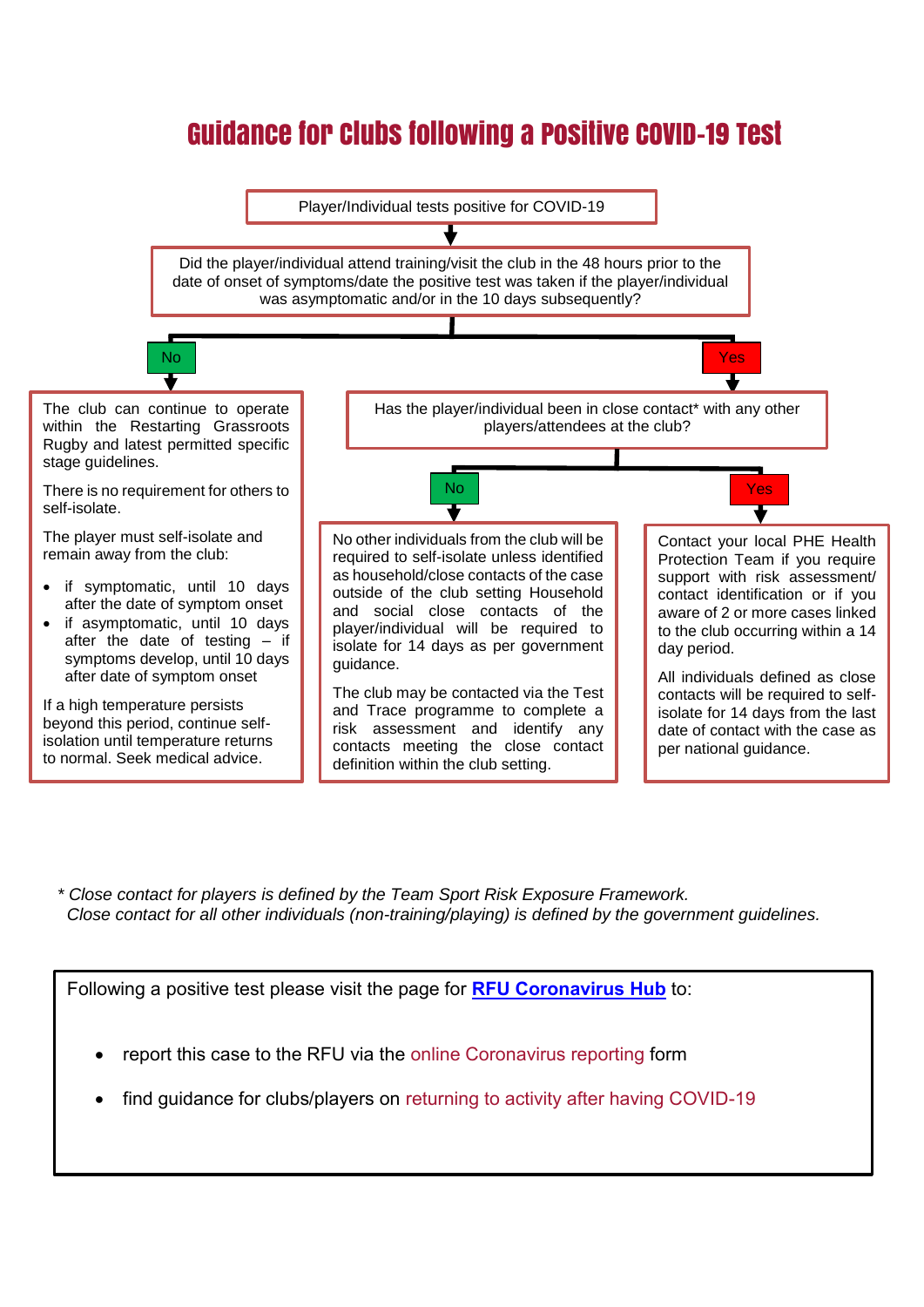### Extended Guidance following a Positive COVID-19 Test

The following guidance provides information on what actions should be taken following a positive COVID-19 case within a club. This guidance has been developed in collaboration with and endorsed by PHE.

A positive test is one confirmed via a NHS approved swab NHS PCR (polymerase chain reaction) test. For more information go to the [Government Get Coronavirus Test](http://www.gov.uk/get-coronavirus-test) page.

Government guidelines state that individuals have to self-isolate if they have been in 'close contact' with someone who is COVID-19 symptomatic.

Action by a club is required if the player/individual attended training and/or visited the club in the 48 hours prior to symptom onset or the date of a positive test, if the case is asymptomatic and/or in the 10 days subsequently. If players/individuals (who have visited the club) develop symptoms of COVID-19 they should seek testing as soon as possible. The individual and their household contacts should isolate whilst awaiting test results as per the Government current [Stay at Home Guidance.](https://www.gov.uk/government/publications/covid-19-stay-at-home-guidance/stay-at-home-guidance-for-households-with-possible-coronavirus-covid-19-infection)

#### Contact during on-pitch/training activities

For players that have participated in any rugby training and/or playing activities, the Team Sport Risk Framework should be applied:



As set out in the RFU Restarting Grassroots Rugby and Stage D guidelines, specific risk mitigation measures should be implemented across all clubs to ensure that players only undertake low and limited medium risk activities and do not therefore meet the 'close contact' threshold. We do not, therefore,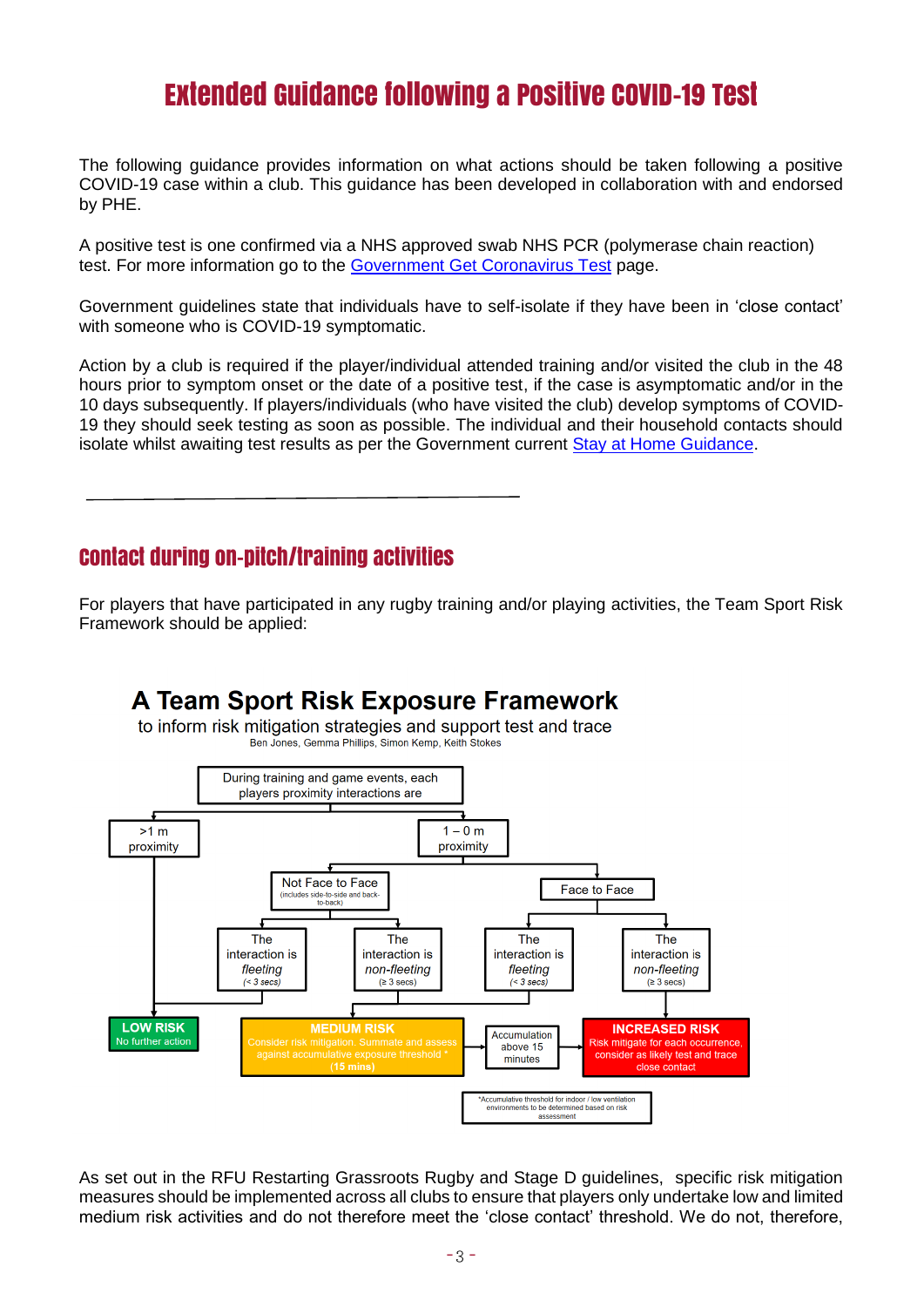expect at this time that a confirmed case of COVID-19 amongst players should prompt a significant number of contacts being identified. If contacts are identified as belonging to the 'increased risk' category of exposure, the club should promptly review the implementation of the Stage D guidelines within their activities.

A staged and progressive approach to returning to contact has been taken to ensure that clubs can remain operational and players remain safe and COVID-secure. Clubs and coaches should be aware that moving forward in the Return to Rugby roadmap and introducing more contact rugby activity will inevitably result in increased exposure time and/or amount of non-fleeting time. As such, players may in future be exposed to activity in the 'increased risk' zone, meaning that players may exceed the 'close contact' threshold and require contact identification and isolation as detailed above.

#### Contact during non-play/training activities

In any confirmed COVID-19 cases identified in individuals that have not played/taken part in training activities, national guidance on the definition of a contact of a case should be used. Such contacts may include volunteers, spectators, parents or other individuals associated with the club. These individuals should follow the requirement to isolate as set out in the government's [Guidance for contacts of people](https://www.gov.uk/government/publications/guidance-for-contacts-of-people-with-possible-or-confirmed-coronavirus-covid-19-infection-who-do-not-live-with-the-person/guidance-for-contacts-of-people-with-possible-or-confirmed-coronavirus-covid-19-infection-who-do-not-live-with-the-person)  [with confirmed COVID-19.](https://www.gov.uk/government/publications/guidance-for-contacts-of-people-with-possible-or-confirmed-coronavirus-covid-19-infection-who-do-not-live-with-the-person/guidance-for-contacts-of-people-with-possible-or-confirmed-coronavirus-covid-19-infection-who-do-not-live-with-the-person)

#### **What is meant by a 'contact' (general national guidance definition)**

*A 'contact' is a person who has been close to someone who has tested positive for COVID-19 anytime from 2 days before the person was symptomatic up to 10 days from onset of symptoms (this is when they are infectious to others). For example, a contact can be:*

- *people who spend significant time in the same household as a person who has tested positive for COVID-19*
- *sexual partners*
- *a person who has had face-to-face contact (within one metre), with someone who has tested positive for COVID-19, including:* 
	- *being coughed on*
	- *having a face-to-face conversation within one metre*
	- *having skin-to-skin physical contact, or*
	- *contact within one metre for one minute or longer without face-to-face contact*
- *a person who has been within 2 metres of someone who has tested positive for COVID-19 for more than 15 minutes*
- *a person who has travelled in a small vehicle with someone who has tested positive for COVID-19 or in a large vehicle or plane near someone who has tested positive for COVID-19*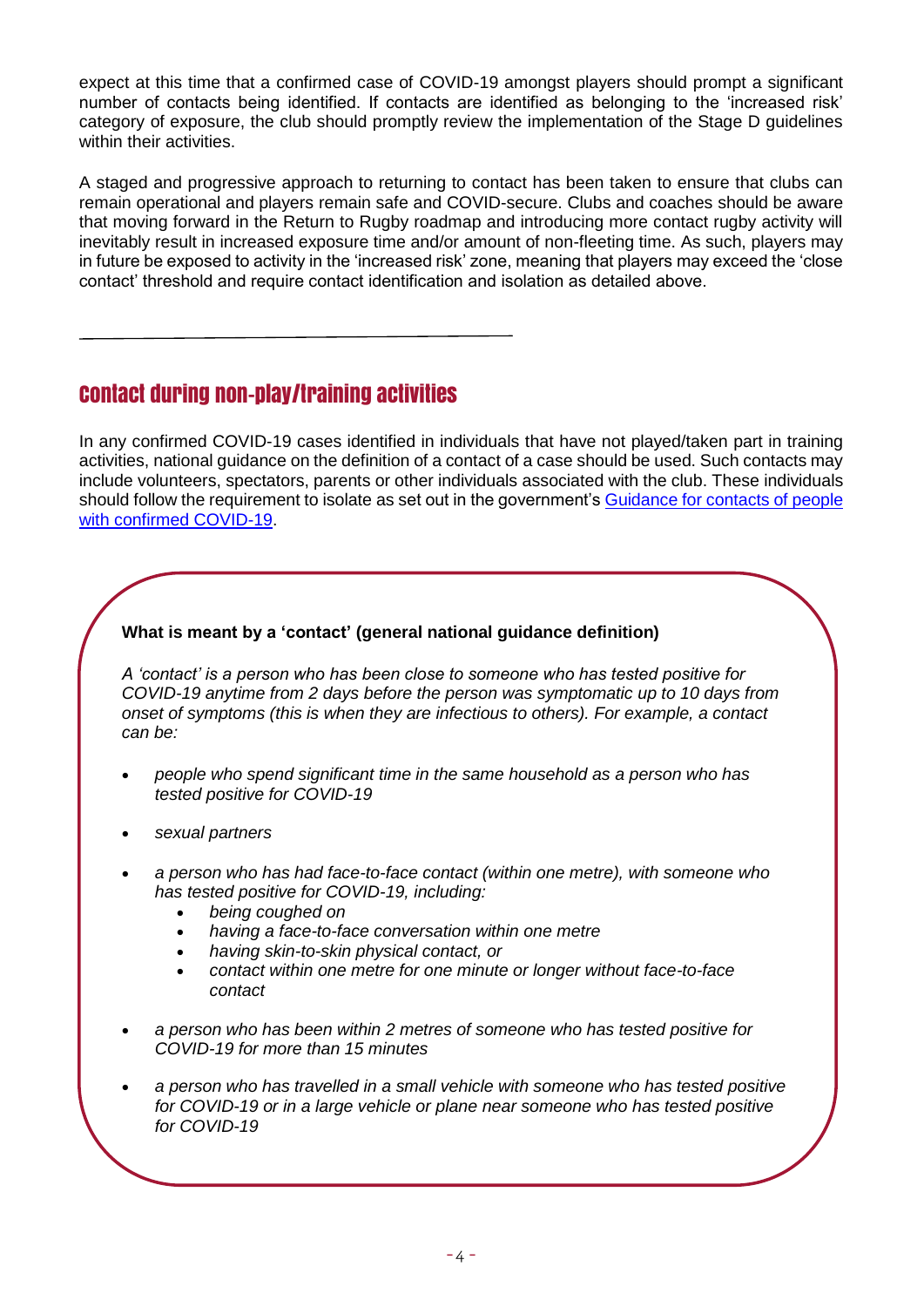**It is vitally important that training sessions and all 'off the pitch' club activities remain within the guidelines to ensure that the risk of transmission is reduced and that should there be a positive test, the need for others having to selfisolate and any potential club closure is minimised.**

#### What happens if there is a confirmed case of COVID-19 linked to the club?

If an individual receives a positive test result following testing for COVID-19, they will be contacted by NHS Test and Trace and requested to share information about their activities and close contacts just before and/or after developing symptoms/testing positive. Players/individuals who have taken part in club activities during this period should be encouraged to identify this activity on their Test and Trace record to support the contact tracing process. Further information is available on the NHS Test and [Trace webpage.](https://www.gov.uk/guidance/nhs-test-and-trace-how-it-works)

If the club is notified of a confirmed case of COVID-19 in an individual that has attended/taken part in club activities during the 48 hours prior to symptom onset/date of the positive test and/or if the individual is symptomatic and/or in the 10 days after this, the club should promptly conduct a risk assessment to identify any close contacts of the case as set out above.

Should the club have any concerns about this risk assessment or have identified contacts that meet the 'increased risk' exposure category, the club should contact their [local PHE Health Protection Team](https://www.gov.uk/health-protection-team) for advice and support.

Should the confirmed case be unable to identify all those they may have had contact with during play/training at the club, they should state this on their NHS Test and Trace record and this will be escalated through the NHS Test and Trace system who may make contact with the club directly to see if contacts may be identified. Evidence of risk assessments, training session plans and other relevant documentation may be requested as part of this review and should be ready to share with PHE.

If the club believe that the 'close contact' threshold has been exceeded, all affected individuals should self-isolate immediately as a precaution until further advice is sought from PHE. In such circumstances, the club should also carry out a prompt review of their training/other activities to ensure all future rugby activity is appropriate and within the relevant RFU Return to Rugby stage guidelines.

Following a positive testing there is no requirement for mass testing within the club. It should be remembered that if someone has been identified as a contact of a confirmed case of COVID-19, a negative test result does not remove the requirement to complete the period of isolation as set out in the [national guidance for contacts of people with confirmed COVID-19.](https://www.gov.uk/government/publications/guidance-for-contacts-of-people-with-possible-or-confirmed-coronavirus-covid-19-infection-who-do-not-live-with-the-person/guidance-for-contacts-of-people-with-possible-or-confirmed-coronavirus-covid-19-infection-who-do-not-live-with-the-person)

The RFU requests that all positive cases are reported, via the online Coronavirus reporting form on the [RFU Coronavirus Hub.](https://www.englandrugby.com/participation/running-your-club/coronavirus) This is to allow the RFU to monitor the number of confirmed positive Covid-19 cases occurring in clubs and provide support where appropriate.

The importance of following the RFU's Restarting Grassroots Rugby and stage specific guidelines, should not be under estimated. If, following a positive test and completion of the risk assessment, the 'close contact' threshold hasn't been met then provided the positive test player/individual follows the appropriate national guidance, including isolation requirements and the club follow all other guidelines; other individuals will not be required to self-isolate and the club can continue to train and operate in line with current RFU guidelines.

To ensure clubs are prepared to deal with a positive case effectively, reduce the risk of transmission and reduce the need for others having to self-isolate, it is important that the following is in place within all clubs: